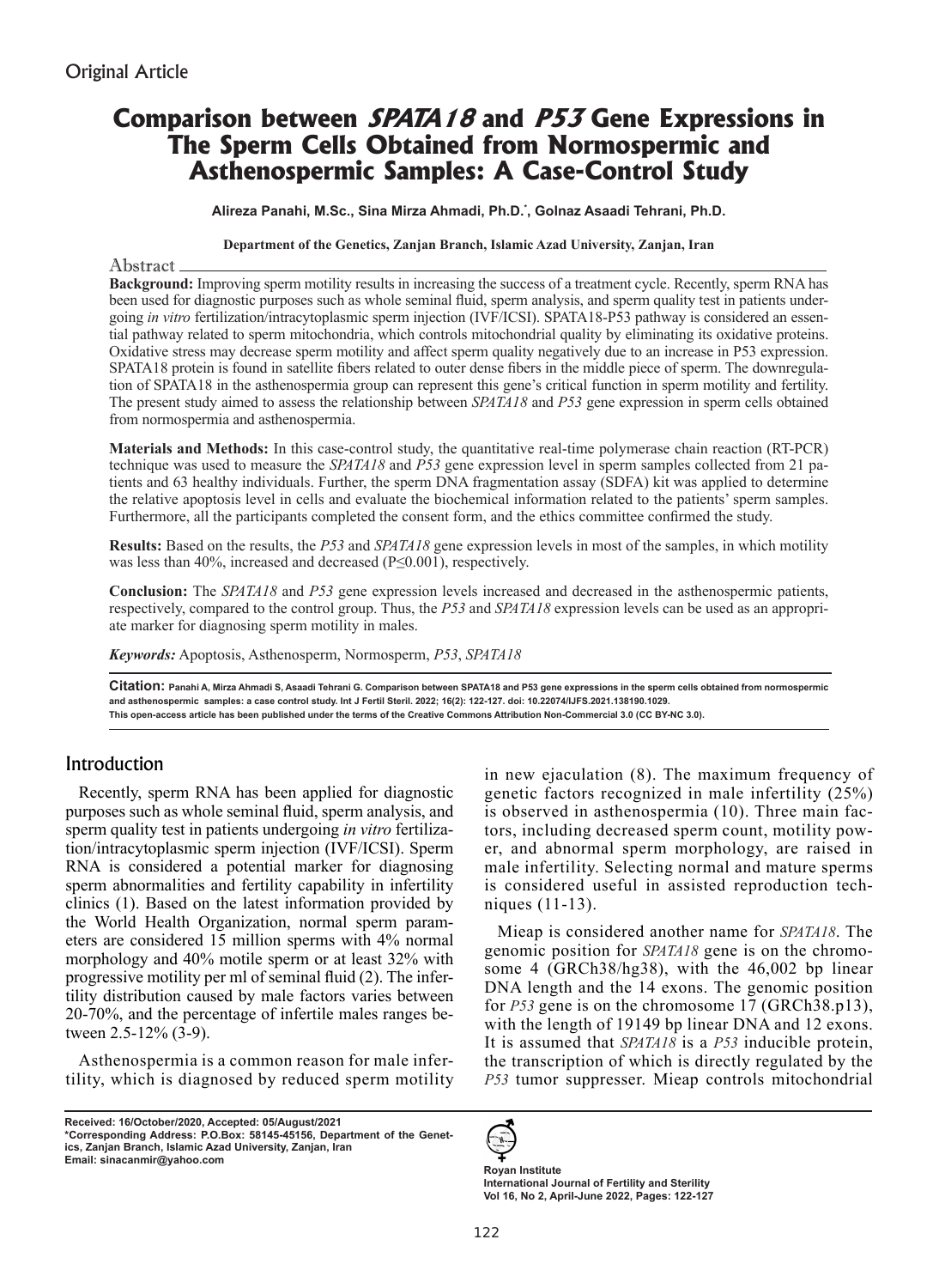quality by repairing or removing unhealthy mitochondria through the Mieap-induced accumulation of lysosome-like organelles within mitochondria (MALM) or Mieap-induced vacuole (MLV), respectively (14, 15). Inactivating *P53* or *Mieap* disturbs MALM and MLV severely, leading to the accumulation of unhealthy mitochondria. Mitochondria are necessary for intracellular signaling and cellular energy supply after stress (16, 17).

Crosstalk is available between the nucleus and mitochondria during stress events (16). Reactive oxygen species (ROS) are produced as side-products during the oxidative phosphorylation process, the overproduction of which can play a role in mitochondrial damage and stress (16, 18). Mitophagy is considered an effective mechanism for controlling mitochondrial quality since it can optionally remove unwanted or damaged mitochondria (16, 19). Mitophagy plays a role in basal mitochondrial turnover and eliminates damaged mitochondria under stress (16, 20).

Additionally, these organelles are regarded a major source of intracellular ROS, including highly reactive free oxygen radicals like hydroxyl radical (OH•) and superoxide anion (O2•−), as well as stable nonradical oxidants such as hydrogen peroxide  $(H_2O_2)$ (21). ROS is commonly created as the by-products of oxidative phosphorylation (21, 22). The generation of excessive ROS in mitochondria (mtROS) causes oxidative damage to lipids, proteins, and DNA and may lead to apoptosis (21, 23). Further, ROS accumulation can cause various diseases like degenerative disorders and cancer. Based on recent reports, elevated levels of mtROS can increase cancer cell invasion and metastasis through activating different major signaling pathways and transcription factors (21). Increasing oxidative stress, such as oxygen free radicals and ROS, can negatively affect sperm quality (24). Mitochondria include cardiolipin (CL), which is considered an organelle-specific phospholipid that carries 40 fatty acids with a strong preference for unsaturated chains (25-27). Further, TPCL is associated with acrosome, a sperm-specific organelle, during spermiogenesis, along with a subset of authentic mitochondrial proteins such as Suox, Ant4, and *SPATA18* (27).

Proteins such as caspase -1, 3, 7, 8, and 9 and aquaporin-7 are involved in regulating mitochondrial function in the apoptotic pathway and decreasing the sperm volume. Apoptosis may be associated with decreasing sperm motility (28). *SPATA18* protein is found in satellite fibers related to outer dense fibers in the middle piece of sperm. Decreasing *SPATA18* expression in the asthenospermia group can represent this gene's critical function in sperm motility and fertility (29, 30).

Based on Dan et al. (16), *SPATA18* expression is an essential player in the mitophagy process after DNA damage.



**Fig.1:** The Cross talk between *P53* and Mieap in mitochondria. **A.** The hypothetical model of *P53*-Mieap pathway for mitochondrial quality by which Mieap controls mitochondrial quality by repairing or removing unhealthy mitochondria through generating MALM or MIV, respectively (14, 15), and inactivating *P53* or Mieap disturbs MALM, and MLV severely leads to the accumulation of unhealthy mitochondria and **B.** Hypothetical model for inactivating *P53*-Mieap pathway by which ROS surfaces increase under severe oxidative stress such as oxygen free radicals, leading to DNA damage and apoptosis induction, and finally the disruption in the function of *P53*-Mieap (14). MALM; Mieap-induced accumulation of lysosome-like organelles within mitochondria, MIV; Mieap-induced vacuole, and ROS; Reactive oxygen species.

Considering the changes in *SPATA18* gene expression in normospermic and asthenospermic cells and the effect of the gene expression on *P53*-induced apoptosis, the present study aimed to assess the possibility of gene expression and its effect in generating apoptosis in sperm cells.

# Materials and Methods

#### **Sampling, classification, and characterization of samples**

In this case-control study, the count and motility of the sperm samples of the 84 participants, who were referred to Bu Ali Laboratory in Zanjan for 6 months from June-November of 2020, were written on the day of sample preparation and the data were sorted from minimum motility to maximum one. From the total 84 samples were assessed in the present study, of which 21 and 63 were related to the patients and healthy individuals, respectively. Also, to appropriately compare gene expression levels between the asthenospermia and normospermia samples, the normospermic samples were divided into three subgroups, each of them including 21 samples based on their motility range, including [41-55] subgroup A, [55-69] subgroup B, and [69-83] subgroup C. Since the population included 21 asthenospermic samples and 63 normospermic ones, the control group with 63 members was divided into three subgroups to compare the 21-member asthenospermia group with each of the control subgroups statistically.

#### **Primer design**

Table 1 presents the sequence of primers using Oligo 7 software. In this table, the content of each reaction and the time and temperature of each cycle is shown.

In Table 2, the *P53* and *SPATA18* gene expression levels are compared between the asthenospermia group with the asthenospermic samples and the three normospermia subgroups. Table 3 shows the sperm DNA fragmentation assay (SDFA) results concerning gene expression in two groups of fair to low and good fertility potential.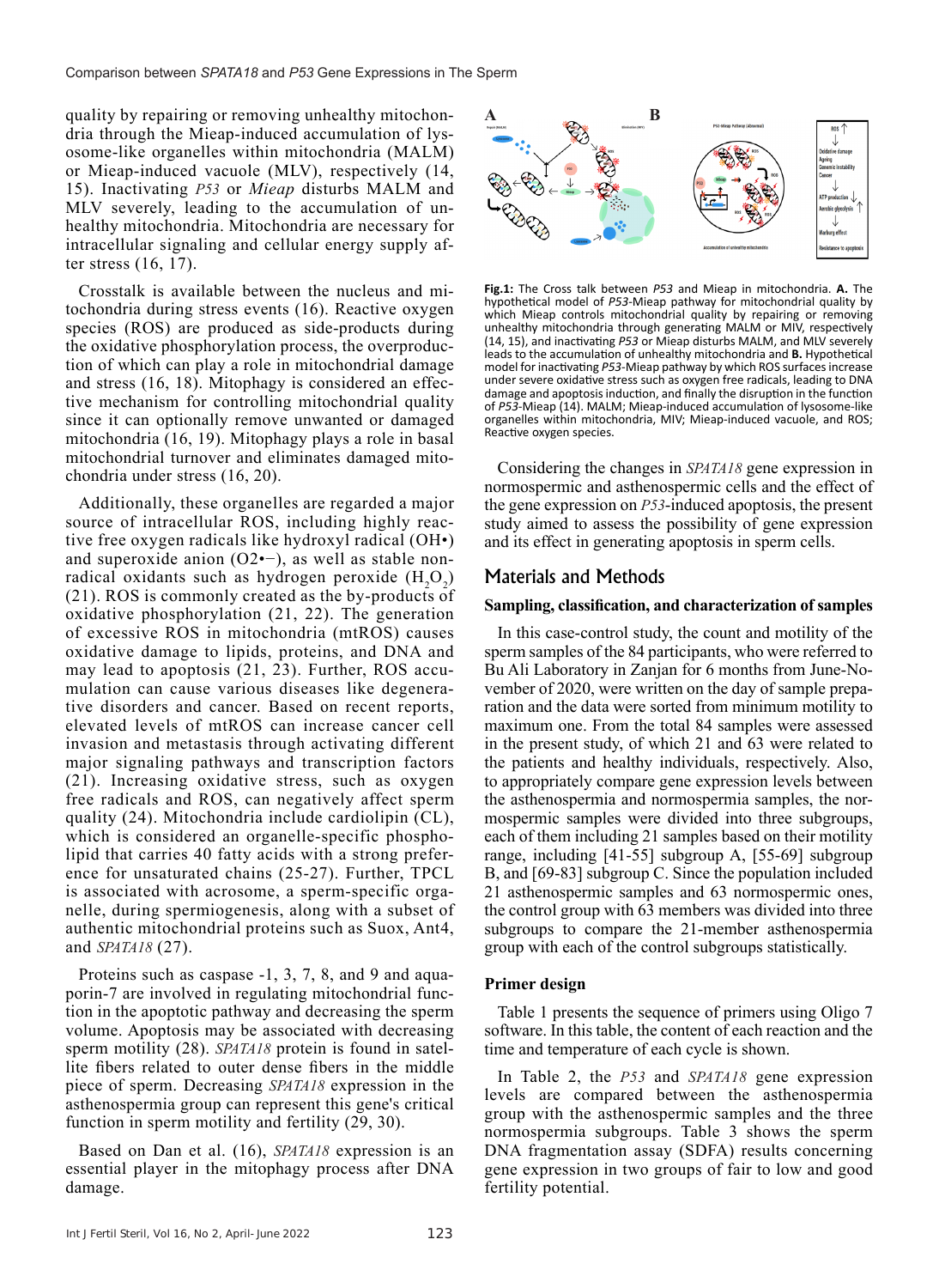The sperm samples were analyzed using HFTCASA Computer Aided Semen Analysis System software, 8.00 (31). A t test was implemented to compare the results using SPSS 22 (IBM Company, USA). Which was evaluated using the Kolmogorov-Smirnov test. To compare two groups from t test and to compare 3 groups from one-way analysis of variance. The abbreviation ANOVA is used. The significance level was considered 0.05, and the SDFA results were calculated using REST 2009 software. In this software, REST RG mode is used for data analysis.

Total RNA was extracted using EZ-10 Spin Column Total RNA Mini-Preps Kit (BioBasic Inc., USA) based on the Sperm RNA Company's guidelines.

## **cDNA synthesis**

The cDNA complementary strand was created using the RNA extracted by the Takara kit based on the company's guidelines. Additionally, cDNA was synthesized immediately after extracting RNA based on the Takara Company's kit protocol (cat.no RR037Q).

#### **Real-time polymerase chain reaction**

The Rotor-Gene (Q) real-time PCR machine (QIAGEN) was used in the present study.

## **Steps of real-time polymerase chain reaction**

Real-time PCR was conducted for the target and control

genes in two separate, paired tubes. The mixture volume is provided in Table 1.

## **Halosperm® G2 kit (HT-HSG2, halotech)**

Of the 84 samples, 24 were randomly assessed using the SDFA kit. Additionally, the Halosperm® G2 kit (HT-HSG2, Halotech) was used based on the company's guidelines for sperm DNA fragmentation assay (SDFA).

## **Reference rage of SDFA**

• Samples with SDF<15%: These samples were assayed to have a deficient fragmentation level and ranked good. • Samples with 15% < SDF < 30%: These samples were assayed to have a low fragmentation level and ranked medium.

• Samples with 30% < SDF: These samples were assayed to have a high fragmentation level and ranked abnormal.

## Results

A significant difference was observed regarding the *P53* and *SPATA18* gene expression levels between the asthenospermia group and the subgroups A, B, and C of normospermic samples. As shown in Table 2A, by decreasing motility rates in the asthenospermic samples led to lower *SPATA18* and higher *P53* gene expression levels compared to the normospermic samples.

| Primer                     | Primer length $(5' - 3')$                                  | Length of created piece (bp)  |  |
|----------------------------|------------------------------------------------------------|-------------------------------|--|
| <b>GAPDH</b>               | F: GGTCATCATCTCTGCCCCCT<br>R: AGGCAGGGATGATGTTCTGG         | 276                           |  |
| SPATA18                    | F: GTTCAGCGATTCCTATTCCCAGGC<br>R: TCGACCCCACATAAGATGGTGTCA | 192                           |  |
| P53                        | F: ATAGTGTGGTGGTGCCCTATGAGC<br>R: TTCCAGTGTGATGATGGTGAGGAT | 134                           |  |
| Component                  | Vol./reaction (µl)                                         | Final concentration $(\mu M)$ |  |
| 2X Master Mix RealQ Plus   | 10                                                         | 1x                            |  |
| Forward primer             | $0.5(0.25-2.5)$                                            | $0.1(0.05-0.5)$               |  |
| Reverse primer             | $0.5(0.25-2.5)$                                            | $0.1(0.05-0.5)$               |  |
| PCR-grade H <sub>2</sub> O |                                                            | $\overline{\phantom{a}}$      |  |
| Template cDNA              | 2                                                          | 0.1                           |  |
| Total                      | 20                                                         |                               |  |
| Cycles                     | <b>Duration of cycle</b>                                   | Temperature $(^{\circ}C)$     |  |
| 1 for activation TEMPase   | 15 minutes                                                 | 95                            |  |
| 40                         | 15 seconds                                                 | 95                            |  |
|                            | 30 seconds                                                 | 52                            |  |
|                            | 30 seconds                                                 | 72                            |  |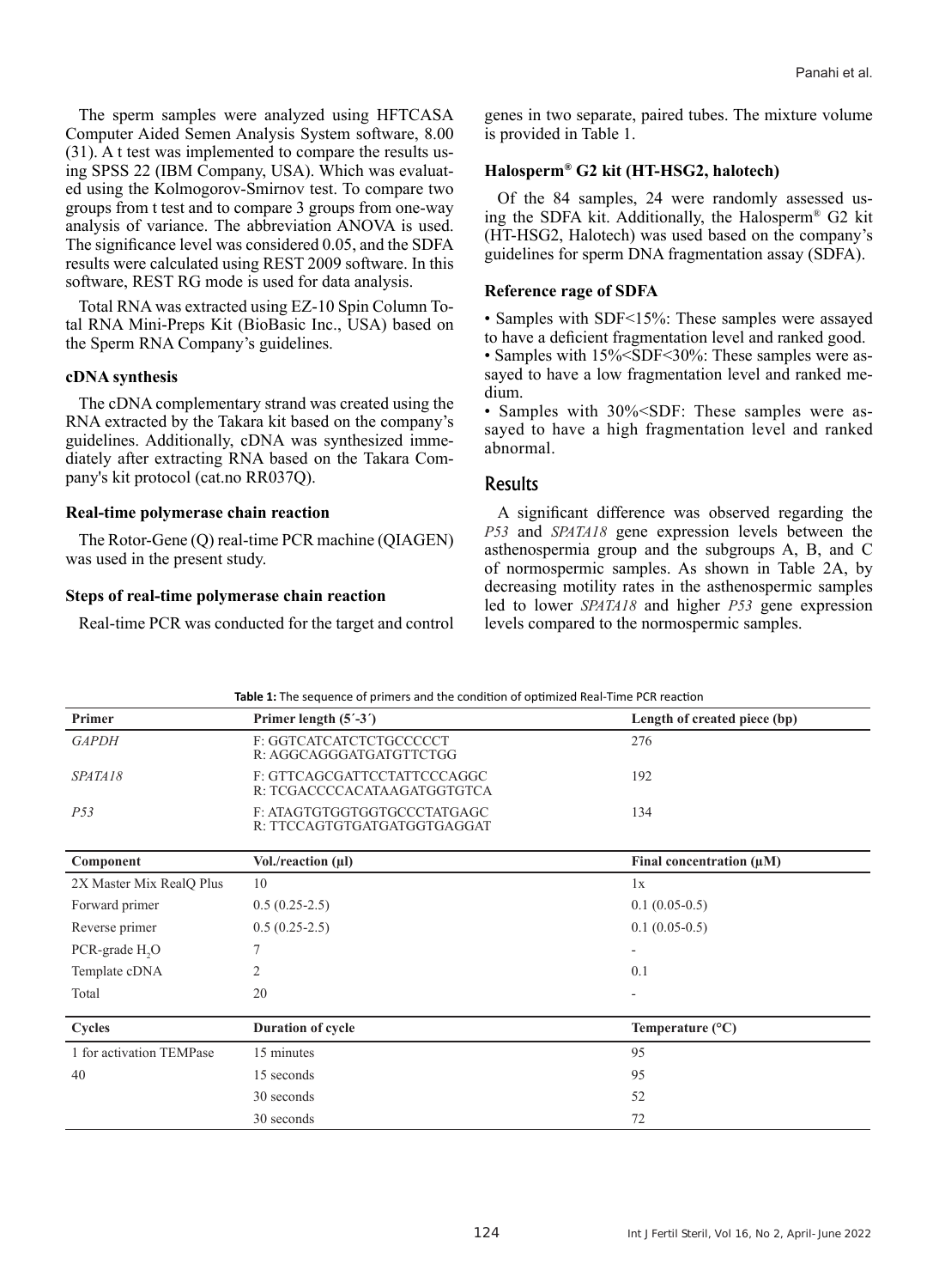**Table 2:** The obtained P value of *P53* and *SPATA18* gene expression levels in the studied groups to determining statistical significance. The comparison of the *P53* and *SPATA18* gene expression levels between the asthenospermia and three normospermic subgroups samples, and the simultaneous assessment of significance of expression *P53*, *SPATA18* genes in all the three subgroups (a, b, c) and total samples (d)

|                                                                               | Gene                                       | P value | Gene                    | P value    |
|-------------------------------------------------------------------------------|--------------------------------------------|---------|-------------------------|------------|
|                                                                               | <i>P53</i>                                 |         | SPATA <sub>18</sub>     |            |
| a. The mean difference of the asthenospermia and normospermia subgroup A      | 12.86 $_{\Lambda$ CT                       | 0.023   | $-14.06$ <sub>ACT</sub> | 0.001      |
| b. The mean difference of the asthenospermia and normospermia subgroup B      | $36.72$ <sub><math>\text{ACT}</math></sub> | 0.025   | $-14.10_{\Lambda$ CT    | 0.001      |
| c. The mean difference of the asthenospermia and normospermia subgroup C      | 33.90 $_{\Lambda$ CT                       | 0.004   | $-14.05$ <sub>ACT</sub> | 0.001      |
| d. The mean difference of the asthenospermia and normospermia total subgroups | 12.86 $_{\Lambda$ CT                       | 0.023   | $-14.07$ <sub>ACT</sub> | $0.00000*$ |

**\* P value decreases to zero to five decimal places**



**Fig.2:** The results of the comparison of *P53* and *SPATA18* gene expressions obtained by both RT-PCR and SDFA methods. **A.** The mean difference of the asthenospermia and normospermia groups regarding *P53* and *SPATA18* genes in all the three subgroups. **B.** The mean difference of the asthenospermia and normospermia groups in *P53* and *SPATA18* genes in each of the three subgroups. **C.** Sperms (A) with halo (healthy and without DNA fragmentation) and (B) without halo (with DNA fragmentation) with ×100 magnification. CI; Confidence Interval of mean, SDFA; Sperm DNA fragmentation assay, and RT-PCR; Real-time polymerase chain reaction.

**Table 3:** The SDFA results concerning gene expression in two groups of fair to low and good fertility potential by using REST 2009 software

| Gene            | <b>Reaction efficiency</b> | <b>Expression</b> | P value |
|-----------------|----------------------------|-------------------|---------|
| <i>GAPDH</i>    | 0.7124                     | 1.000             |         |
| P <sub>53</sub> | 0.6548                     | 1.617             | 0.748   |
| SPATA18         | 0.6014                     | 7 0 1 2           | 0.078   |

The *P53* and *SPATA18* gene expression levels were compared between the asthenospermia group and the three subgroups of normospermic samples. Based on the real-time PCR technique results, the *P53* gene expression level increased (P≤0.01 up, especially Table 2 subgroup C) whereas the *SPATA18* expression level decreased (P≤0.01 down, Table 2 all subgroups). Furthermore, based on the analysis of expression level of total normospermic with asthenospermic samples, the P≤0.05 and P<0.001 were obtained for *P53* and *SPATA18*, respectively, and the difference was significant due to the high sample size (Table 2). However, no significant difference was observed concerning gene expression between the good and fair to low fertility potential groups (Table 2). In the healthy groups, the possibility of asthenosperima in males increased by decreasing their motility range to 40. Comparing the data related to the three groups demonstrated that the *P53* and *SPATA18* expression levels in patients with motility between 12.2 and 30 increased and decreased, respectively.

Thus, the *SPATA18* gene expression level hypothesis was accepted in normospermic and asthenospermic cells by considering the effect of its expression in generating *P53* induced apoptosis and assessing the *SPATA18* and *P53* gene expression levels, which was different in sperm cells.

Based on the results, a significant difference was observed between the asthenospermia and normospermia groups. Figures 2A and 2B display the mean difference of the asthenospermia and normospermia groups regarding *P53* and *SPATA18* genes in all and each of the three subgroups, respectively.

## **Discussion**

In the recent decade, the recognition of male reproductive function and the effect of malefactors on infertility has progressed significantly. Based on previous studies, germ cells, anatomic and hormonal disorders, and genetic abnormalities can be considered reasons for infertility in males (32). Sperm abnormalities can emerge in different forms, such as azoospermia (seminal fluid with no sperm), oligospermia (a low concentration of sperm), asthenospermia (low sperm motility), teratozoospermia (decreased sperms with normal morphology), or a combination of them (33).

The motility level is inversely and directly related to *P53* and *SPATA18* expression, respectively. Accordingly, low motility results in increased and decreased *P53* and *SPATA18* gene expression, respectively. Low motility hinders sperm motility, and *P53* prevents *SPATA18* activation and directs cells toward cell death by increasing their expression.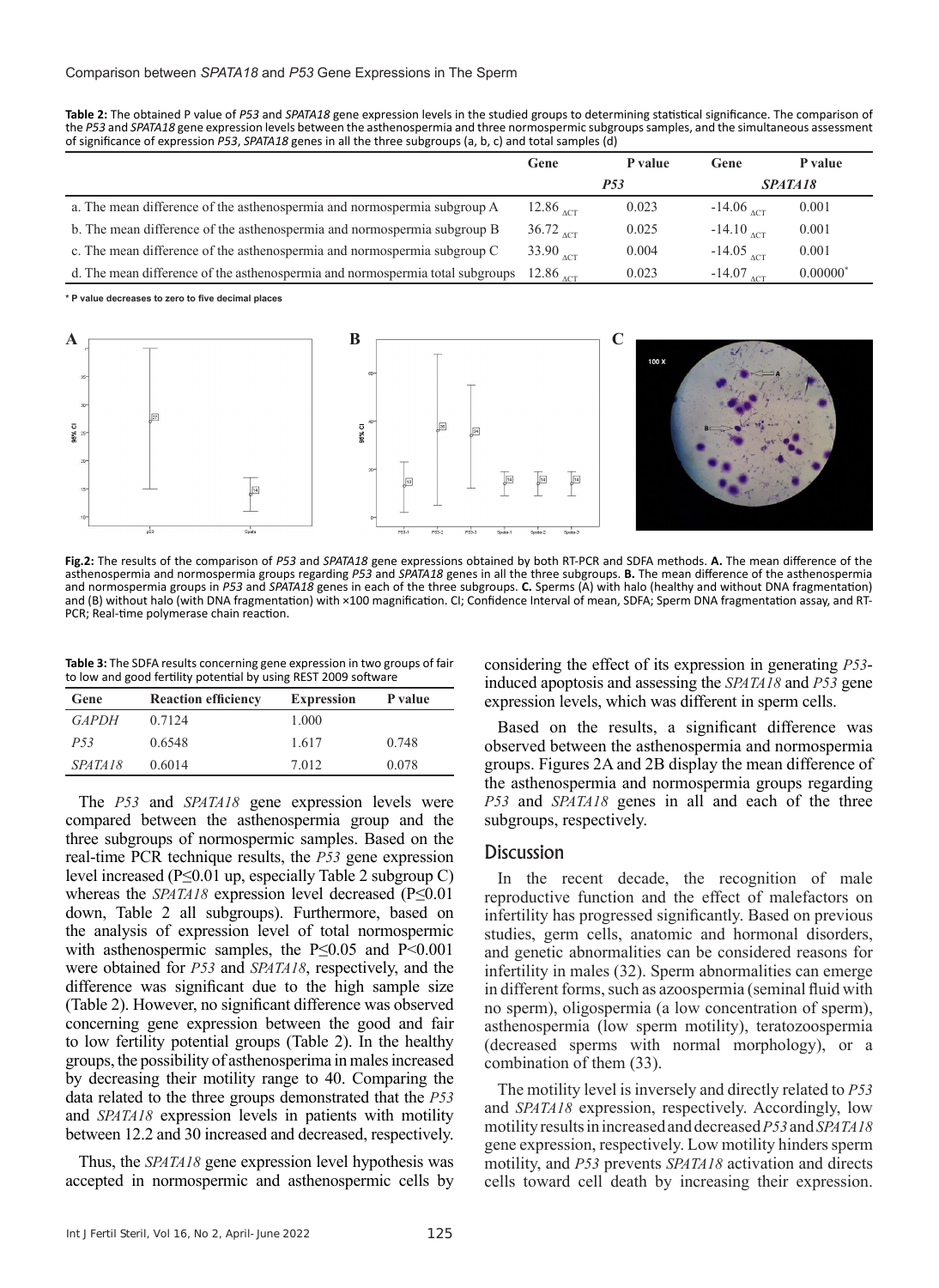Thus, inactivating *SPATA18* and increasing *P53* expression during infertility can probably intensify the condition.

Male *P53* -/- knockout mice in Zalzali et al.'s (34) study showed a decreased sperm count and abnormal sperm motility and morphology. Their results implicated the central role of cell cycle gene *P53* in some events like sperm development and differentiation. However, unknown pathways and the absence of probable known downstream effectors like Cdkn1a highlight the complicated roles of these genes in sperm biology. Nakamura and Arakawa (35) examined the *SPATA18* role in mice fertility. They found that although the *SPATA18* -/- knockout mice were fertile in vivo, the sperm of these mice was severely impaired *in vitro* because of sperm motility failure and the oxidized proteins were dramatically accumulated in the midpiece of *SPATA18* -/- sperms.

Several studies have been conducted on *P53* and *SPATA18* gene expression, although their results are consistent and inconsistent with those of the present study. Other study declared that *SPATA18* expression was reduced by the direct effect of the *P53* regulatory response. However, almost all the other studies reported that this relationship was inverse (14, 30, 36-40).

After surveying the literature to find out the underlying hypothetical mechanism, the model presented by Kitamura et al. (14) was used to interpret the results. Based on the model, increasing *P53* expression and decreasing *Mieap* resulted in inducing *Mieap* by *P53*. Mieap functions by two methods. Increasing disturbance in mitochondria, they continued with lysosomes by destroying damaged mitochondria or repairing and returning mitochondria to their natural activity. Further, since knocking down the *Mieap* gene disturbs repairing, an increase in *P53* and a decrease in *SPATA18* in these sperms disturb repair of mitochondria. Consequently, destroying mitochondria leads to the reduction of sperm energy and low motility.

According to Moradi et al. (36), the *P53* level increased significantly in asthenospermic samples. The present study results demonstrated that the *P53* and *SPATA18* gene expression levels increased and decreased in the asthenospermic samples, respectively. However, in their study the ROS level in sperm samples and the activity of thioredoxin reductase (TrxR) and identified sperm DNA fragmentation were assessed by using TUNEL assay, while the SDFA kit was used in the present study to assess the DNA fragmentation level.

Ghandehari-Alavijeh et al. (37) provided a model in which hypoxia markers such as *P53* were significant in infertile males due to asthenospermia compared to fertile ones. Moreover, its high expression, such as *P53*, led to apoptosis, which is in line with the present study results showing that *P53* in the asthenospermic samples was high and directed sperm cells toward apoptosis. However, Ghandehari-Alavijeh et al. (37) assessed reactive oxygen species (ROC) in sperm cells, while the SDFA kit was used in the present study to evaluate the DNA fragmentation level.

Furthermore, considering the data obtained by comparing the sperms without and with DNA fragmentation, the *P53* and *SPATA18* expression levels decreased and increased, respectively, although the difference was insignificant.

Belloc et al. (39) reported that the decomposed fragmented sperm DNA level was more in males with asthenospermia (sperm motility defect) than in males with oligozoospermia or teratozoospermia, which is related to motility. Thus, their motility was low, and consequently, their *P53* and *SPATA18* gene expression levels increased and decreased, respectively.

# Conclusion

Based on the results, low motility hinders sperm motility and *P53* prevents *SPATA18* from activation and directs cell toward DNA breaking by increasing its expression, which is considered the apoptosis background. Accordingly, *SPATA18* inactivation and increased *P53* expression during infertility can probably intensify the condition. In other words, the motility level is directly and inversely related to *SPATA18* and *P53* expression, respectively. Thus, lower motility leads to increased and decreased *P53* and SPATA18 gene expression, respectively. The viability and motility of sperm samples can be found using the gene expression panel of sperms in the future.

# Acknowledgements

The authors declare that they have no known competing financial interests or personal relationships that could have influenced the work reported in this manuscript.

# Authors' Contributions

A.P.; Methodology, formal analysis, investigation, resources, and writing (original draft and editing). S.M.A.; conceptualization, and supervision. G.A.T.; Formal analysis and resources. All authors read and approved the final manuscript.

#### References

- 1. Georgiadis AP, Kishore A, Zorrilla M, Jaffe TM, Sanfilippo JS, Volk E, et al. High quality RNA in semen and sperm: isolation, analysis and potential application in clinical testing. J Urol. 2015; 193(1): 352-359.
- 2. World Health Organization. WHO Laboratory manual for the examination and processing of human semen. 5<sup>th</sup> ed. 2010. Available from: https:// apps.who.int/iris/handle/10665/44261 (10 May 2010).
- 3. Araoye MO. Epidemiology of infertility: social problems of the infertile couples. West Afr J Med. 2003; 22(2): 190-196.
- 4. Bablok L, Dziadecki W, Szymusik I, Wolczynski S, Kurzawa R, Pawelczyk L, et al. Patterns of infertility in Poland - multicenter study. Neuro Endocrinol Lett. 2011; 32(6): 799-804.
- 5. Kumar N, Singh AK. Trends of male factor infertility, an important cause of infertility: a review of literature. J Hum Reprod Sci. 2015; 8(4): 191.
- 6. Inhorn MC. Middle Eastern masculinities in the age of new reproductive technologies: male infertility and stigma in Egypt and Lebanon. Med Anthropol Q. 2004; 18(2): 162-182.
- 7. Jungwirth A, Giwercman A, Tournaye H, Diemer T, Kopa Z, Dohle G, et al. European association of urology guidelines on male infertility: the 2012 update. Eur Urol. 2012; 62(2): 324-332.
- 8. Ortega C, Verheyen G, Raick D, Camus M, Devroey P, Tournaye H. Absolute asthenozoospermia and ICSI: what are the options? Hum Reprod Update. 2011; 17(5): 684-692.
- 9. Sanocka D, Kurpisz M. Infertility in Poland--present status, reasons and prognosis as a reflection of central and eastern Europe problems with reproduction. Med Sci Monit. 2003; 9(3): SR16-SR20.
- 10. Krausz C, Riera-Escamilla A. Genetics of male infertility. Nat Rev Urol.